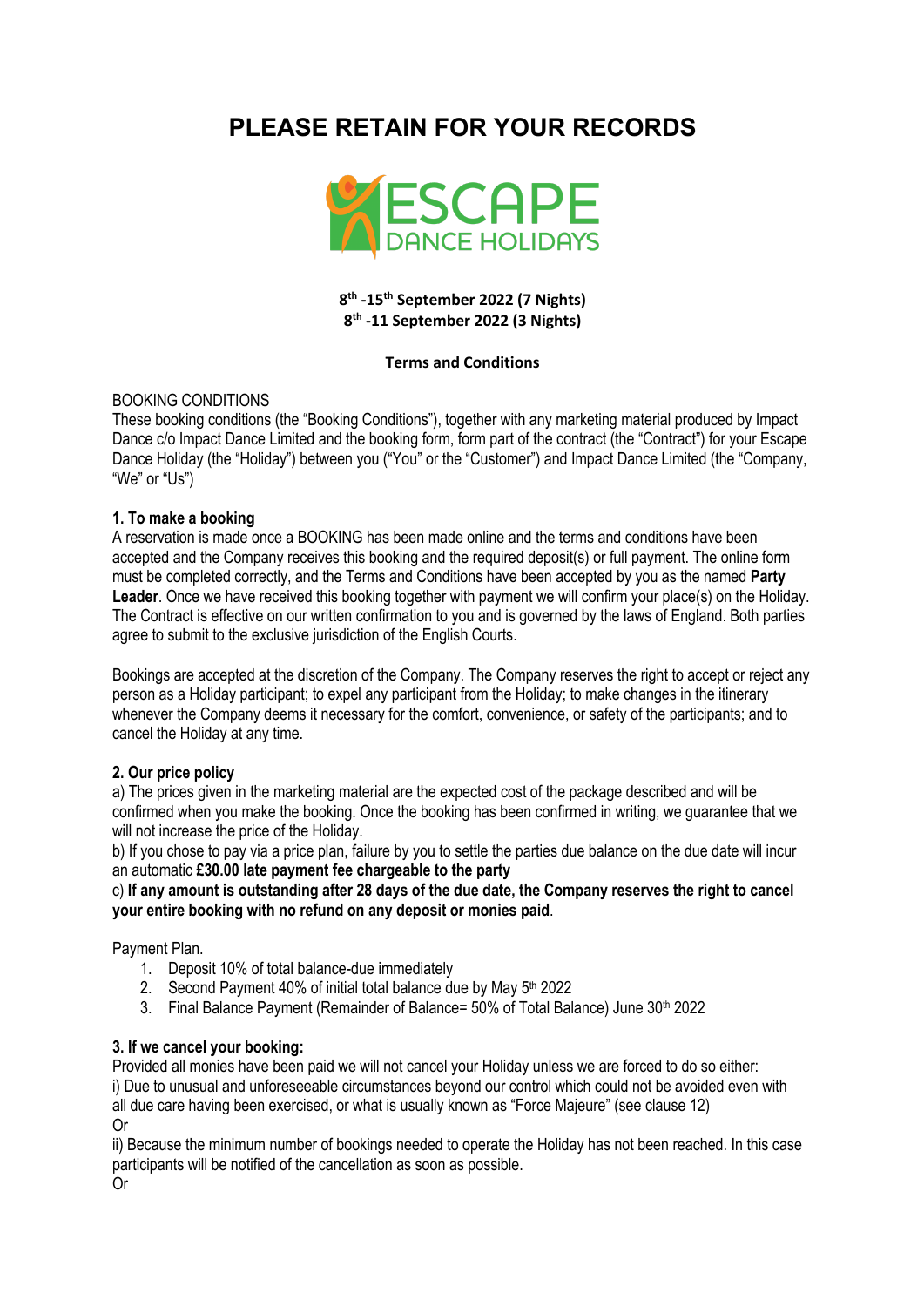(ii) Covid-19 restrictions force us to cancel the holiday.

If the Holiday is cancelled for any of the above reasons, all monies paid will be refunded without interest. We will NOT pay any compensation or be liable to refund you any incidental expenses that you may have incurred as a result of your booking. This includes, but is not limited to, visas, vaccinations, flights etc.

# **4. If you cancel your booking:**

Cancellations are only acceptable via email.

It may be necessary for you to cancel your booking due to illness, accident or change of circumstances. As soon as you know that you need to cancel, please email: **paige@impactdance.co.uk** The email must be signed and sent by the **Party Leader**.

Cancellation charges are calculated as follows from the date that your written instructions are received by paige@impactdance.co.uk (Impact Dance Limited):

Cancellation charges:

- **All deposits are non-refundable or transferable once paid.**
- **Up until May 10th 2022 Second Payment 100% Refunded. (40% of balance)**

Thereafter:

- **120-61 days inclusive before the holiday: 50% of the remaining party balance of holiday payable by you.**
- **60 days or less before the holiday: 100% of the remaining party balance of holiday payable by you.**

If Impact Dance Limited incurs additional charges other than those set out above for any cancellation, then such sum shall need to be met by the party.

# **5. If you change your booking:**

If you want to make changes to your booking, we have a 14-day cooling period for all bookings. After this time, you will incur one of the following charges:

(a) Name Change

If you only change a name on your booking and it does not affect the number of people in your party we will charge an administration fee of **£30.00** per name change. This will be added to your balance.

(b) If you **subtract** people from your party whilst on **Payment Plan** outside of the 14-day cooling period, the following procedure will be applied:

Your original booking will be cancelled, and a new booking reference will be created. We will calculate and issue a new party balance. Full Payment will be due immediately. A payment plan will no longer be available. In addition, a one off **£100.00** 'change of booking' charge will be added to your party's balance.

(c) If you **add** people to your party whilst on **Payment Plan** outside of the 14-day cooling period, the following procedure will be applied:

Your original booking will be cancelled, and a new booking reference will be created. We will calculate and issue a new party balance which will include the new addition(s) monies owed. Full Payment will be due immediately. A payment plan will no longer be available. In addition, a one off **£100.00** 'change of booking' charge will be added to your party's balance.

(d) If you **subtract** people from your party if you have **Paid in Full** outside of the 14-day cooling period, the following procedure will be applied: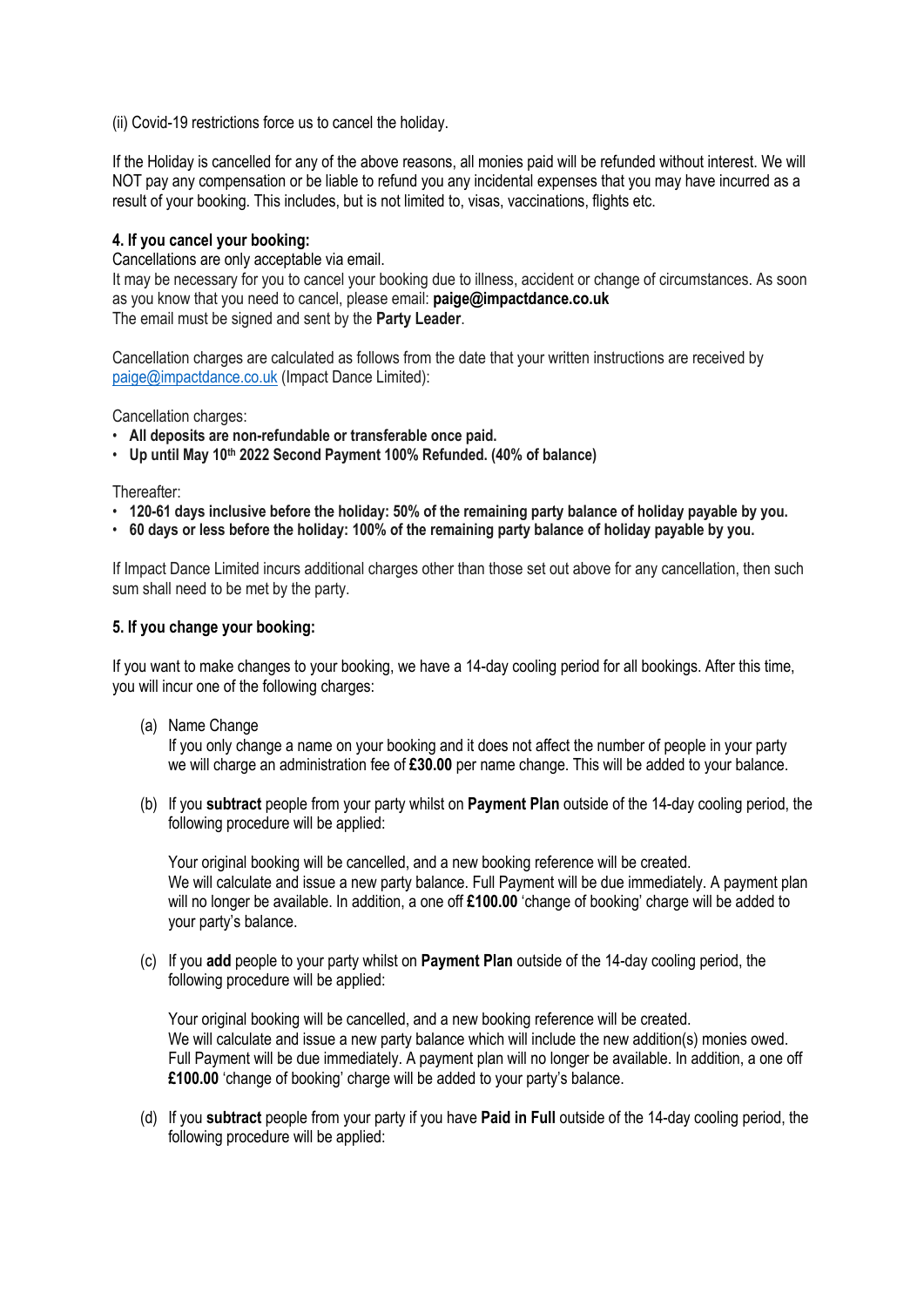Your original booking will be cancelled, and a new booking reference will be created. We will calculate and issue a new party balance. We will credit your **Party Leader** with any payments in excess of your new balance. In addition, a one off **£100.00** 'change of booking' charge will be added to your balance.

(e) If you **add** people to your party if you have **Paid in Full** outside of the 14-day cooling period, the following procedure will be applied:

Your original booking will be cancelled, and a new booking reference will be created. We will calculate and issue a new party balance which will include the new addition(s) and amount due to meet full payment. In addition, a one off **£100.00** 'change of booking' charge will be added to your balance.

# **6. If we change your booking:**

Circumstances may require some changes to be made at any time to the particulars of your holiday such as, but not limited to, teachers, type of classes offered, meals and outings. Any such changes are held to be of a minor nature and will not change the value of the Holiday, and no compensation for these changes will be offered.

#### **7. Insurance and Liability**

We require that all Customers take out appropriate holiday insurance that covers the entirety of their travel and stay.

Before you make a booking, you should be aware that due to it being a "dance" holiday, participants do run the risk of injury, and they undertake the Holiday at their own risk. The Company shall not be responsible for participants' actions or any injury, damage to property or other loss, unless caused by the gross negligence of the Company. Before making a firm booking for the Holiday, You MUST make certain it is appropriate to your physical ability. You warrant that you are fit and able to participate in this Holiday. In addition, pre-existing medical or mental conditions or learning or physical disabilities, whether or not these are controlled by medication or are currently dormant, must be declared before booking. The Company shall not be responsible if any participant is unfit for the Holiday or for any health-related problems that occur during the Holiday. Any participant suffering from diabetes or any other condition requiring medication shall ensure that the Company is aware of this. It remains the responsibility of each participant to disclose the existence of such a medical condition. The Company will not be held responsible for any failure to do so.

The Company will not be liable if you sustain any injury during the Holiday. Any limitation or exclusion of liability shall not apply in the event of death or personal injury resulting from any liability which cannot be limited or excluded as a matter of law.

#### **8. Bookings are accepted on the following understanding:**

Your booking is accepted on the understanding that You will abide by the authority of, and co-operate with, the Company, and their agents/representatives, or that of any accommodation owner or manager, or other person in authority, Signing the booking form signifies the Customers' agreement to this, and we reserve the right to terminate without notice the arrangement of any Customer who commits any offence or illegal act or whose behaviour is such that it is likely, to cause distress, danger, damage or annoyance to other customers, employees, property or to any third party. Any person found using drugs on the premises will be banned from the hotel and future Escape events. In all of the cases under this clause 8 we will be under no obligation whatsoever to reimburse the Customer any costs incurred, you shall not be entitled to any refund and we reserve the right to claim against you for any damage you may have caused.

#### **9. Our Services**

We promise to ensure that all parts of the Holiday that have been agreed, are arranged as part of our Contract, and are provided to a reasonable standard and in accordance with these Booking Conditions.

#### Your Price includes:

Accommodation for the designated number of nights booked.

Transfers from Fuerteventura Airport to Las Playitas (If arrival is on 8<sup>th</sup> September 2022 Only)